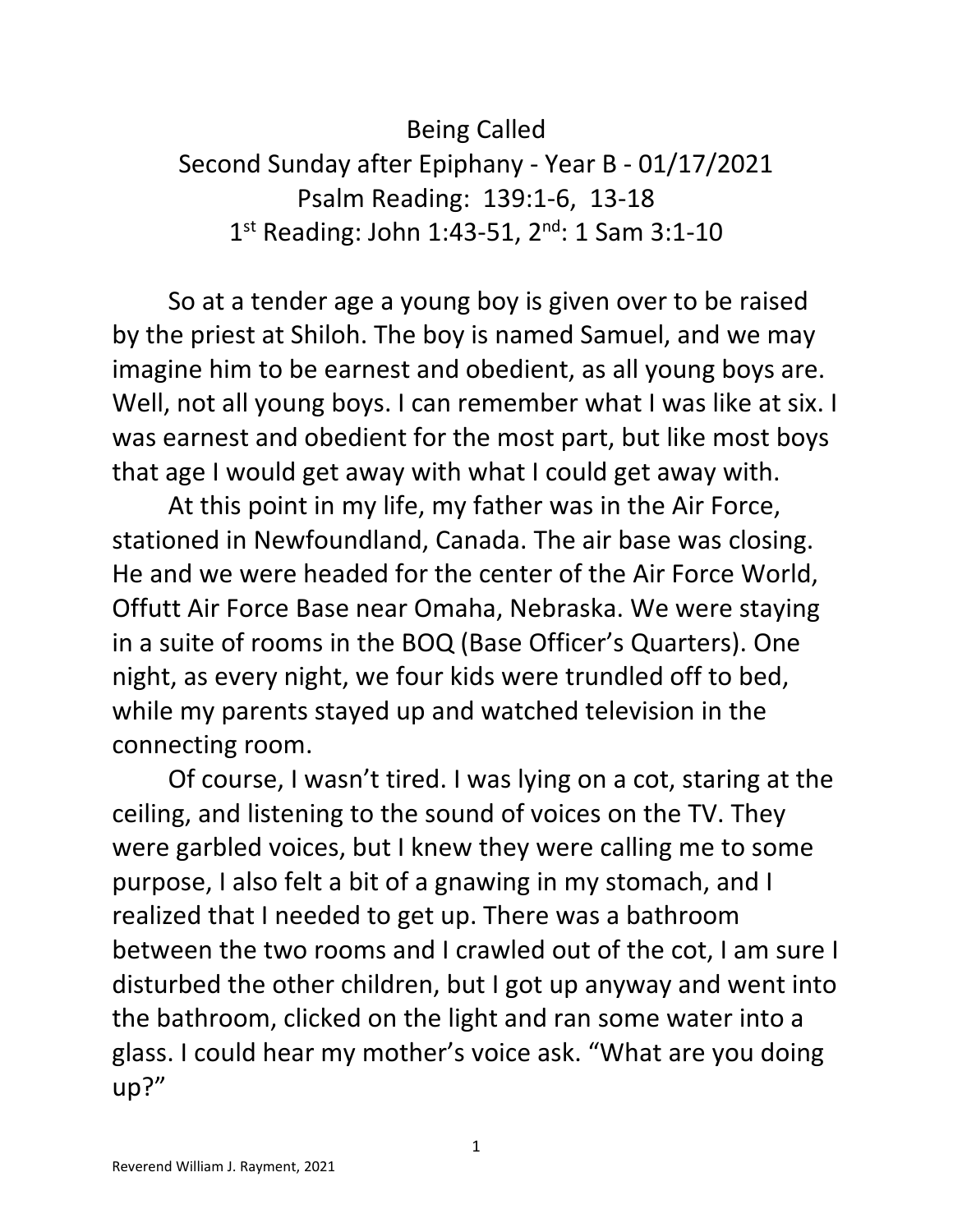Of course, I answered, "Just getting a glass of water."

 My father said, "Well, drink your water, son, and then climb back into bed."

 Well, I was not tired at all, so I ran the water for some minutes until it was good and cold. There was no ice, you see. Then I clanked the glass about a bit and took my time drinking the full glass of water, as I stood in the doorway to the room where my parents were, and I watched the TV for several minutes before I was noticed. (There must have been a commercial.)

 It was then I heard my father's voice, "Drink down the rest of that water and hop into the sack." Well, I became earnest and obedient and did as I was told.

 Back in bed I tossed and turned, and tossed and turned some more. Until I hear another urgent call, this time it was not from my stomach, but it was from my bladder. So I slid off the cot as quietly as I could and went into the bathroom. The next duty I had to perform was of a private nature so involved some closing of doors and the turning on of a light. And after that job was done I was back in the doorway watching the television, perhaps it was "Dragnet", the gritty tone of Sergeant Friday was an irresistible draw. Again, I was noticed, and again sent back to the cot.

 But as I lay there, toes and nose, pointed at the ceiling, with the military blanket barely covering me to the shoulders, I thought, "I'm hungry." It seemed like a true calling at the moment, I knew what it was that I wanted and needed. It was an open-faced honey-butter sandwich.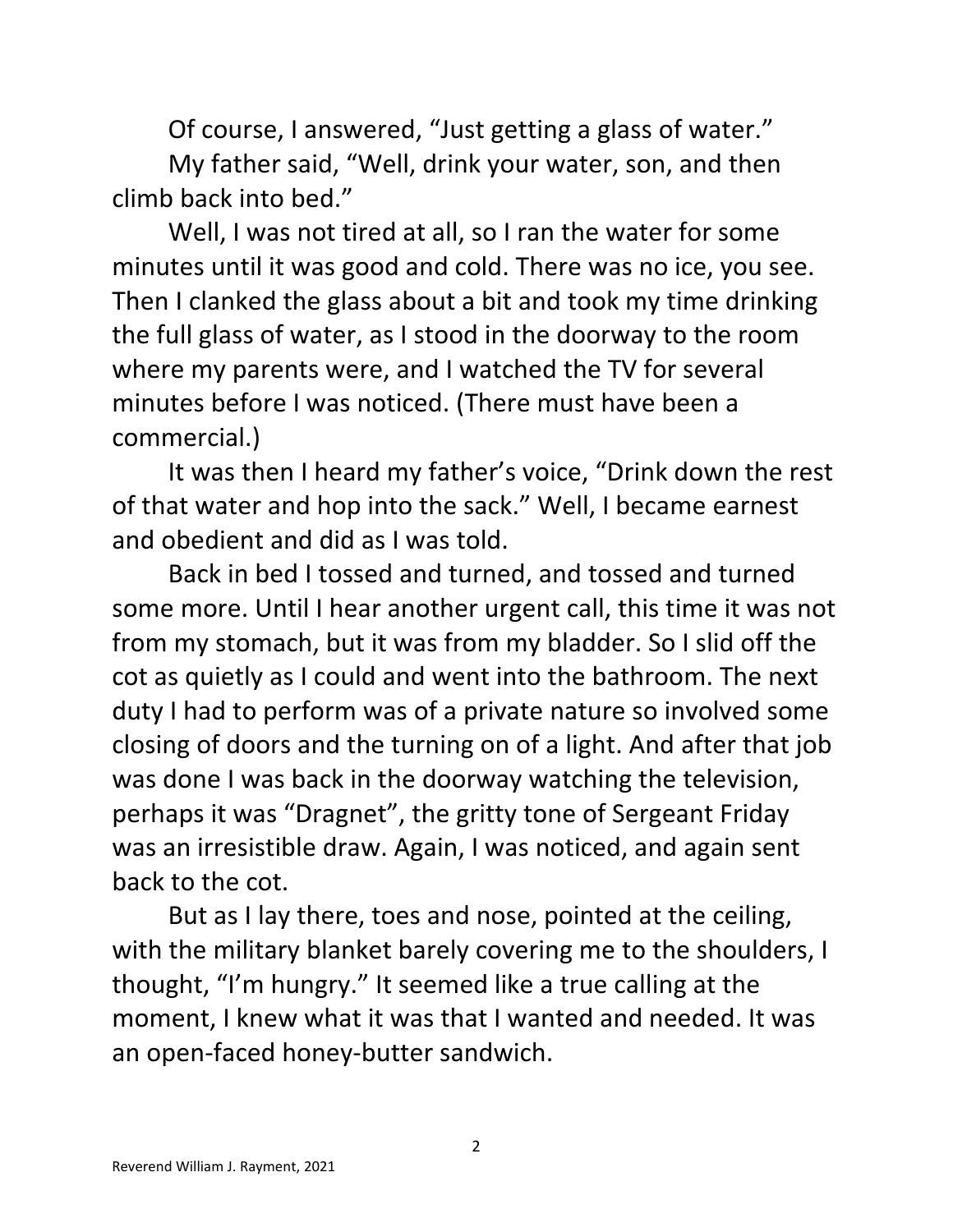Honey-butter was a concoction my mom had made up that involved mixing honey and margarine into a creamy concoction that could be evenly spread over a nice piece of Wonder Bread. I knew there was some honey-butter in the next room, and well, it was calling me. I knew I was pushing my luck getting up a third time, because there was no way I would be allowed to make my own sticky honey-butter sandwich, but I figured it was worth a try to boldly ask for that open-faced sandwich.

 Now, in our reading there was another little boy, perhaps more earnest and obedient than I was, lying on a cot, or maybe on the floor in the middle of the night in the temple at Shiloh. We know this because in our reading we are told that the "Lamp of God had not yet gone out." In those days the a lamp was kept burning all night and would be doused in the morning.<sup>1</sup>

 The boy's name was Samuel. He too heard a voice calling, but it wasn't for a drink or to go to the bathroom, or even for a honey-butter sandwich. It was calling him to a purpose. He arose two times and went and awoke the priest of the temple. We might imagine Eli, the priest, as a patient old man. Every time he was awakened he told the boy it was not him who had called. And the boy, no doubt wondering at the circumstance, went back to his cot.

 The boy came back for a third time, but now the boy had awakened a realization in Eli, that the persistent boy was being called by a higher power. And the next time that Samuel came to him, he directed him and told him what to do the next time he was called. He told him to respond to God in this way, "Go

<sup>1</sup> NIB Vol. 2, 992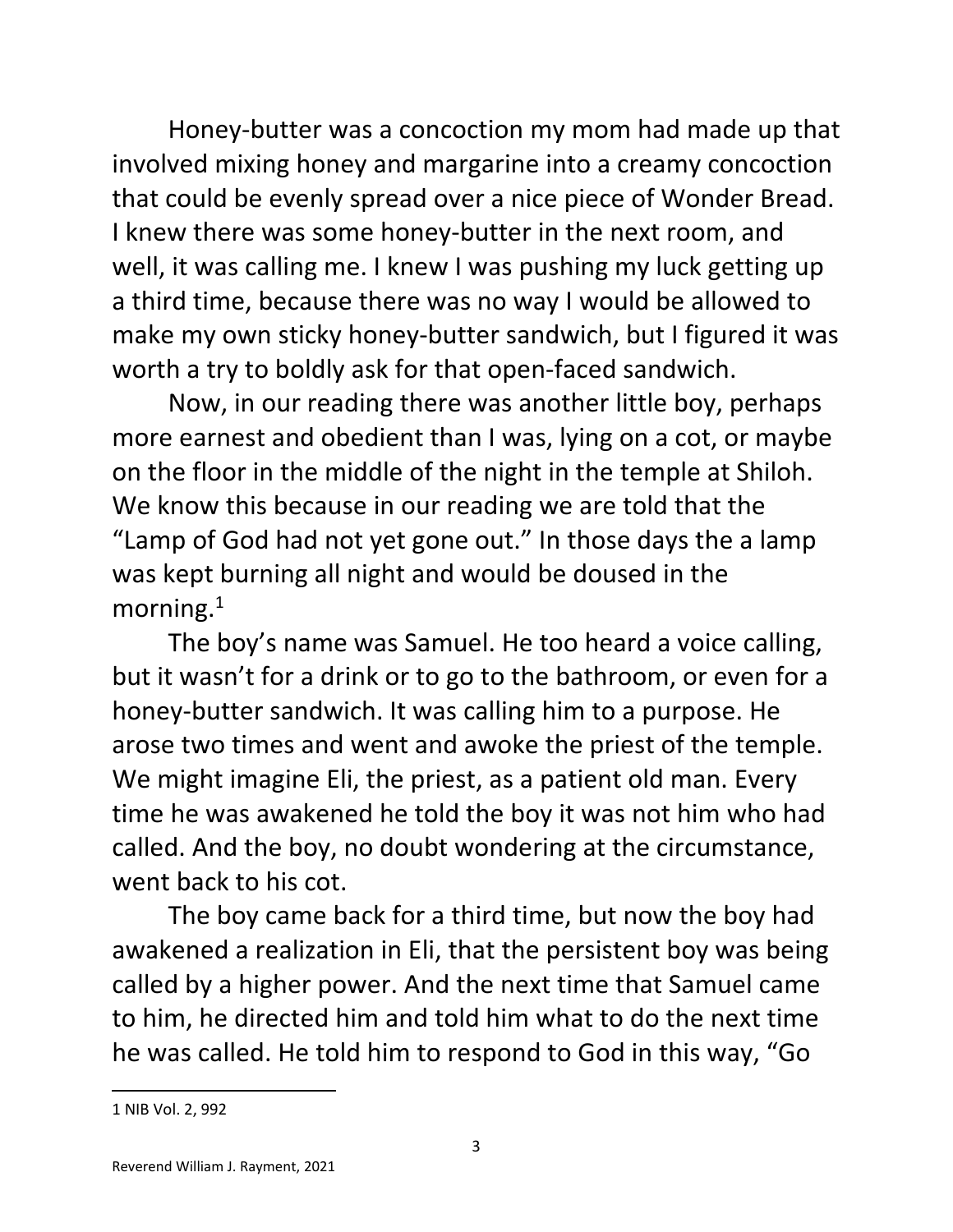and lie down and if he calls you, say, 'Speak, Lord, for your servant is listening.'" (v.9 NIV) And the Lord did come again, and Samuel responded as he had been told to do and then the Lord spoke to Samuel. (v.11)

 This little story near the beginning of the book of Samuel is thought to be a very instructive piece about God's calling. First, I think it tells us that God does, indeed, call us. God has a mission for each and every one of us suited to our abilities. And God is coming to us and telling us what this call is. We might hear the call while we are watching the television, reading a book, working a job, or perhaps, lying in bed staring at the ceiling wondering where life is taking us. And this call is not restricted to young people who have not yet found direction. God speaks to us at every age, in our twenties, thirties, eighties, nineties. Because you know in your heart of hearts that we are all, deep down inside still the inexperienced child we were at six or seven. We still have much to learn especially in the ways of God.

 The next thing we can learn from this story is that we do not always recognize the voice of God the first time we hear it. In fact, some of us never truly recognize it, because it is not always plain or obvious, or we have not been taught to recognize it. I think, like the priest Eli, this is one of the functions of the church, it is one reason we listen to and read the Word. It informs us of just what our mission in the world happens to be. How to know when God is speaking to us.

 You know, there is a certain niggling feeling we get in the back of our minds that prompts us to act in a certain way. Some might call it conscience, but it can be greater than that. We can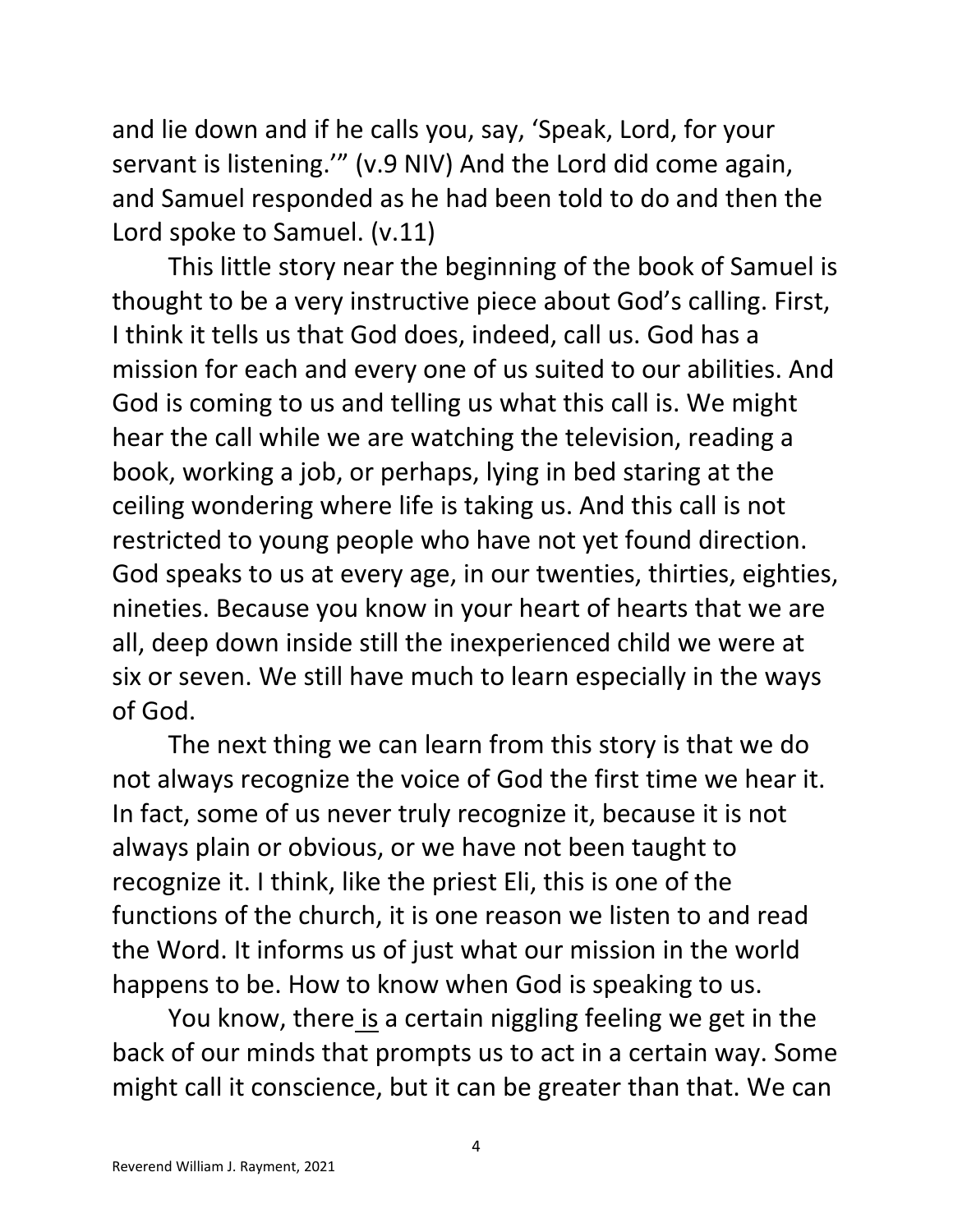experience it as an overwhelming sense of certainty, or as a thrill going up and down our spine. We can sense God through prayer.

 Eli also told Samuel how to respond, and the church can provide guidance in the this way, often providing avenues to channel that response, from helping in worship, to serving on committees that deal with missions, doing fellowship, participating in Bible study, to simply providing financial help to the church and to others in the church or in the community. I think God calls us to be in church, in worship, and through this activity we can feel that call when we expose ourselves to opportunities that present themselves. It is like the response that Samuel gives at Eli's direction. "Speak, for your servant is listening." Church is a place where we listen for God's Word to us, in faith and in action.

 There is another element of the story that I relate to personally, and that is the persistence of God's calling in spite of our not understanding that call, in spite of our resistance even.

 You know, when I got up that night in Newfoundland Canada for the third time, hearing the call of the honey-butter sandwich, I approached the room where my parents were with a degree of trepidation. I knew that I was about to ask for more than I deserved, more than I could reasonably hope for, but certainly too, something that was possible. I stood in the doorway between the bathroom and my parent's side of the suite catching a bit of "Dragnet" until my presence was noted. When my mother saw me, she could not have been more than